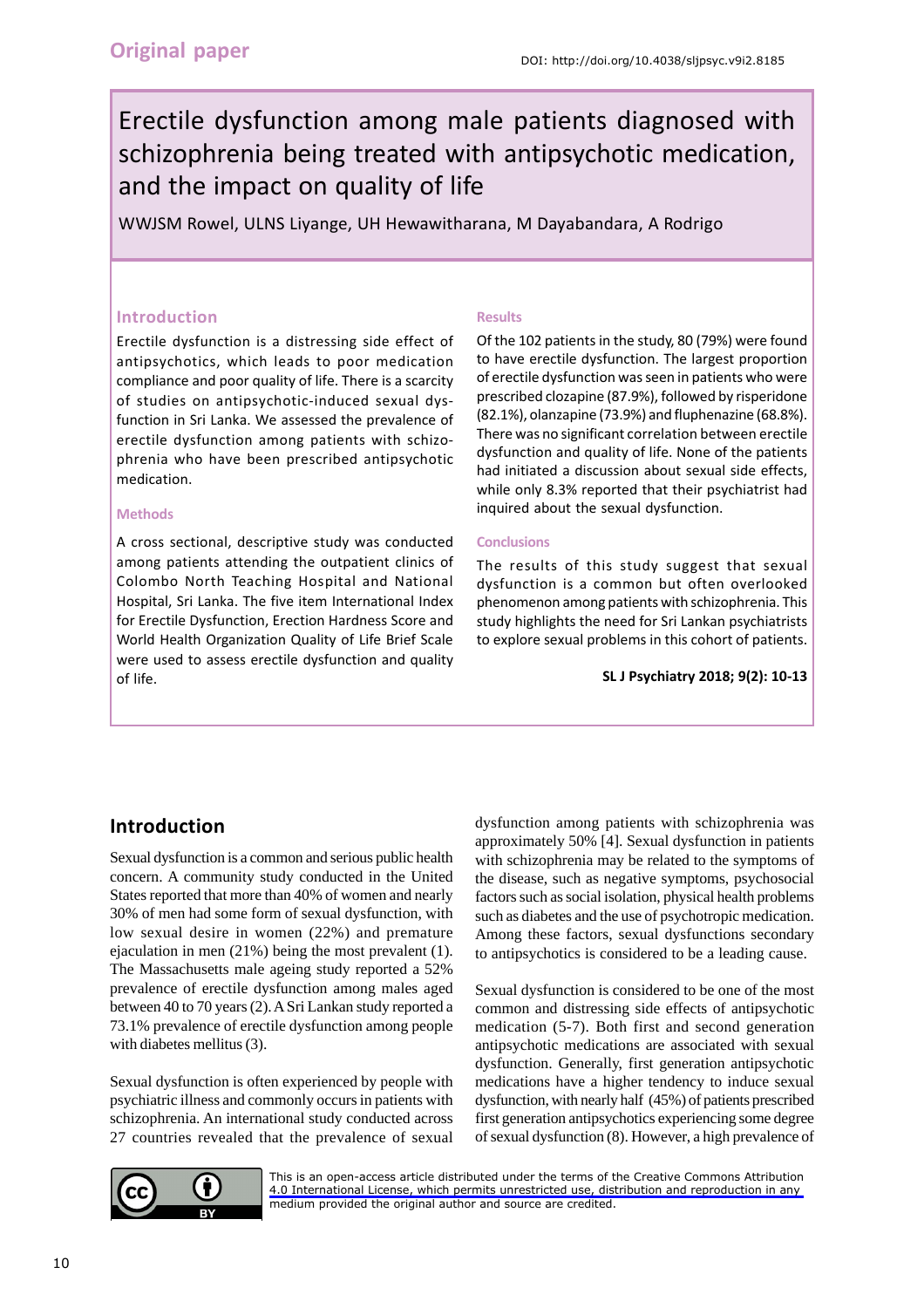sexual dysfunction has also been reported with risperidone (43.2%) followed by haloperidol (38.1%), olanzapine (35.3%) and quetiapine (18.2%) (9). Antipsychotic related sexual side effects include impaired libido, orgasmic dysfunction, and erectile and ejaculatory dysfunction (5). Erectile dysfunction is one of most common sexual dysfunction in men who are prescribed antipsychotics, with 38% reporting difficulties in achieving erection, while 42% had difficulty maintaining erection (10). Consequently, it is likely that sexual side effects have a profound impact on quality of life and compliance to prescribed antipsychotic medications (11).

While this area has been thoroughly investigated in the West, there is a dearth of such studies in non-western settings including in Sri Lanka. It is of key importance to study this phenomenon in countries such as Sri Lanka, particularly because patients are unlikely to report sexual side effects on their own, unless inquired, due to issues such as embarrassment and stigma, and clinicians in turn may often overlook possible sexual side effects. Improved awareness of antipsychotic related sexual side effects in the Sri Lankan setting may lead to better recognition and management of same, which in turn may have a positive impact on the course of illness by improving both compliance and quality of life.

### **Methods**

We conducted a cross sectional descriptive study to explore the prevalence of erectile dysfunction among male patients with schizophrenia, who were in remission at the time of the study, and who were taking antipsychotic medication.

Male patients diagnosed to have schizophrenia after assessment by a consultant psychiatrist according to ICD 10 criteria, who had been on antipsychotic medication for 3 months or more, were recruited to the study. Patients with acute psychotic or mood symptoms or current substance misuse were excluded from the study. Patients with a diagnosis of sexual dysfunction prior to commencement of antipsychotic treatment, those who were on more than one antipsychotic medication, and those on other medications affecting sexual function, such as benzodiazepines, antidepressants or antihypertensives were also excluded. All eligible patients who attended the psychiatry outpatient clinics of the National Hospital of Sri Lanka and Colombo North Teaching Hospital, Ragama, on conveniently selected days in the months of July, October and November 2018 were invited for the study.

Confirmation of the diagnosis of schizophrenia and details of currently prescribed medication were obtained by perusal of case records. A brief clinical interview was conducted with participants to exclude acute symptoms and substance misuse.

Information was gathered using a self-administered questionnaire to ascertain demographic and clinic details, as well as three self-report instruments. The five item International Index for Erectile Dysfunction (IIEF-5) and the single item Erection Hardness Score (EHS) were used to assess erectile dysfunction while the World Health Organization Quality of Life Brief Scale (WHOQOL-BREF) was used to assess quality of life. The IIEF and EHS are scales with good psychometric properties and a high sensitivity and specificity for detecting treatmentrelated changes in patients with erectile dysfunction (12,13). The WHOQOL-BREF explores many subjective aspects of quality of life, and is validated for use in patients with schizophrenia (14).

We inquired from selected patients whether they had discussed the sexual side effects they had experienced, with the psychiatrist or treating doctor, and whether the psychiatrist or treating doctor had inquired about the sexual side effects at any time during clinical reviews over the last 12 months.

The questionnaires were available in English, Sinhalese and Tamil languages and patients were given the choice of completing the questionnaire in their preferred language. When required, patients were given assistance to complete the questionnaires.

Considering the sensitive nature of the questions, adequate privacy was ensured when answering the questions. Informed written consent was obtained from the participants prior to inclusion in the study. Ethical clearance for the study was obtained from the Ethics Review Committee of the National Hospital of Sri Lanka.

# **Results**

One hundred and two patients took part in the study and the mean age of the population was 39.4 (SD 13.5) years. The mean duration of illness in the population was 9.1 (SD 7.8) years and the mean duration of treatment was 7.3 years (SD 6.2). The mean duration of use of current medication was 1.2 years. Most patients were on clozapine (n=33, 32%), followed by risperidone (n=28, 27%), olanzapine (n=23; 23%), fluphenazine decanoate  $(n=16; 16%)$  and aripiprazole  $(n=2; 2%)$ .

The mean score of the five item International Index for Erectile Dysfunction (IIEF-5) was 7.6 (SD 7.1) and mean Erection Hardness Scale (EHS) score 2.87 (SD 1.5). Accordingly, the prevalence of erectile dysfunction was 78.4%.

The highest proportion of erectile dysfunction was seen in patients who were on clozapine (87.9%), followed by risperidone (82.1%), olanzapine (73.9%) and fluphenazine (68.8%). None of the patients on aripiprazole reported erectile dysfunction.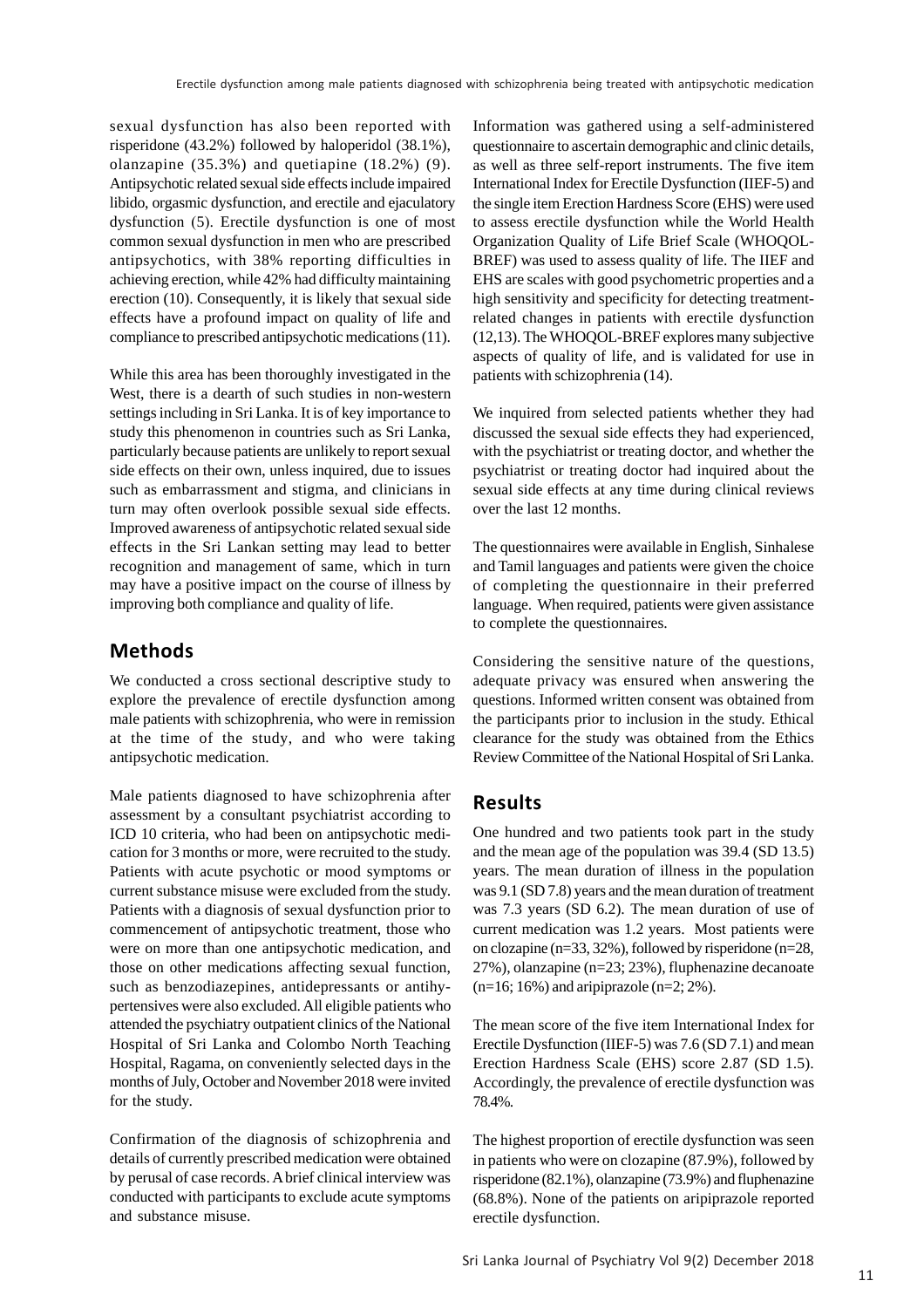The mean WHOQOL-BREF score for the whole population was 58.9 (SD 11.1). There was no significant correlation between the IIEF and WHOQOL BREF scores  $(r=0.41 \text{ p}=0.1)$ . There was no significant correlation between the EHS (Erection hardness score) and WHOQOL scores  $(r=0.35; p=0.1)$ . There was no significant difference between the average scores of the WHOQOL Brief among individuals with (56.7; SD 10.8) and without  $(60.1; SD 12.4)$  sexual dysfunction  $(p=0.2)$ .

Only 24 participants of this study were asked about whether a discussion had ensued about sexual side effects during clinical reviews. None of the patients had initiated a discussion about their sexual side effects with the clinician, while only two patients (8.3%) reported that their psychiatrist had inquired about possible sexual side effects.

# **Discussion**

The results of this study indicate that erectile dysfunction is common among male patients with schizophrenia in Sri Lanka, yet surprisingly it did not appear to be associated with poor quality of life. Our study population had a higher prevalence of erectile dysfunction when compared to other studies (10,15,16). This may at least partly be explained by the relatively longer duration of illness and older age of this study population. There is no available data to compare the findings of this study with rates of sexual dysfunction among the normative population in Sri Lanka. However, the prevalence of sexual problems in our study population was higher than that reported for diabetic patients in Sri Lanka $(3)$ .

It has been reported that clozapine produces a low incidence of hyperprolactinemia-related sexual dysfunction (15). Clozapine related sexual dysfunction is reported to be significantly lower when compared to patients treated with haloperidol and risperidone (16). However, in our study clozapine was associated with the highest prevalence of erectile dysfunction. This may be due to illness related factors rather than the antipsychotic medication. An Indian study has reported similar antipsychotic specific sexual dysfunction rates to this study, with a reported sexual dysfunction prevalence of 96% for risperidone, 90% for olanzapine and 88% for quetiapine (18).

Many patients with schizophrenia show an interest in sex that differs little from the general population (15). Yet, psychiatric symptoms, social isolation, and psychotropic medication often lead to sexual dysfunction. Thus it appears likely that sexual dysfunction in schizophrenia may have a close association with quality of life. However, we did not find a significant association between quality

of life and sexual dysfunction in our study population. Our sample consisted of people with long history of schizophrenia who had been on antipsychotic medication for many years. The lack of sexual interest seen in this subgroup of individuals may explain the absence of a significant association between quality of life and sexual disfunction.

Sexual side effects are of major importance to patients and often lead to noncompliance to medication (11). Nonetheless, often neither patients nor doctors are willing to discuss sexual dysfunction (16). The sensitive nature of this topic may contribute to the reluctance to discuss this topic. Yet, when asked, most patients are not only willing to discuss about these problems, but feel relieved (16). It has been shown that discussions about sexual problems are not in any way counter therapeutic in patients with schizophrenia (16). In Sri Lanka, due to the nature of the doctor-patient relationship, patients are unlikely to discuss about it without being asked. None of the patients in this study had initiated a discussion about sexual side effects with their doctor, although most of them had experienced sexual side effects. Unfortunately, doctors often undervalue the importance of sexual problems and may not ask about this issue. The limited privacy and lack of adequate time for each patient in the Sri Lankan setting may also have been further reasons why only a very few doctors inquire about these problems.

#### **Limitations**

The validity of this study is limited by the small sample size, convenience sampling method and the study being conducted only in two clinics. The cross sectional nature of the study does not allow establishment of causality of the erectile dysfunction. We did not study the temporal relationship between sexual dysfunction and antipsychotic medication use, making it difficult to definitively conclude whether the erectile dysfunction is antipsychotic induced or not. We did not explore about medication compliance, which limits any observation between sexual dysfunction and medication adherence.

# **Conclusions**

The results of this study suggest that sexual dysfunction is a common but often overlooked aspect of patients with schizophrenia. This study highlights the need for Sri Lankan psychiatrists to explore for sexual problems among this cohort of patients.

#### **Conflicts of interest**

None declared